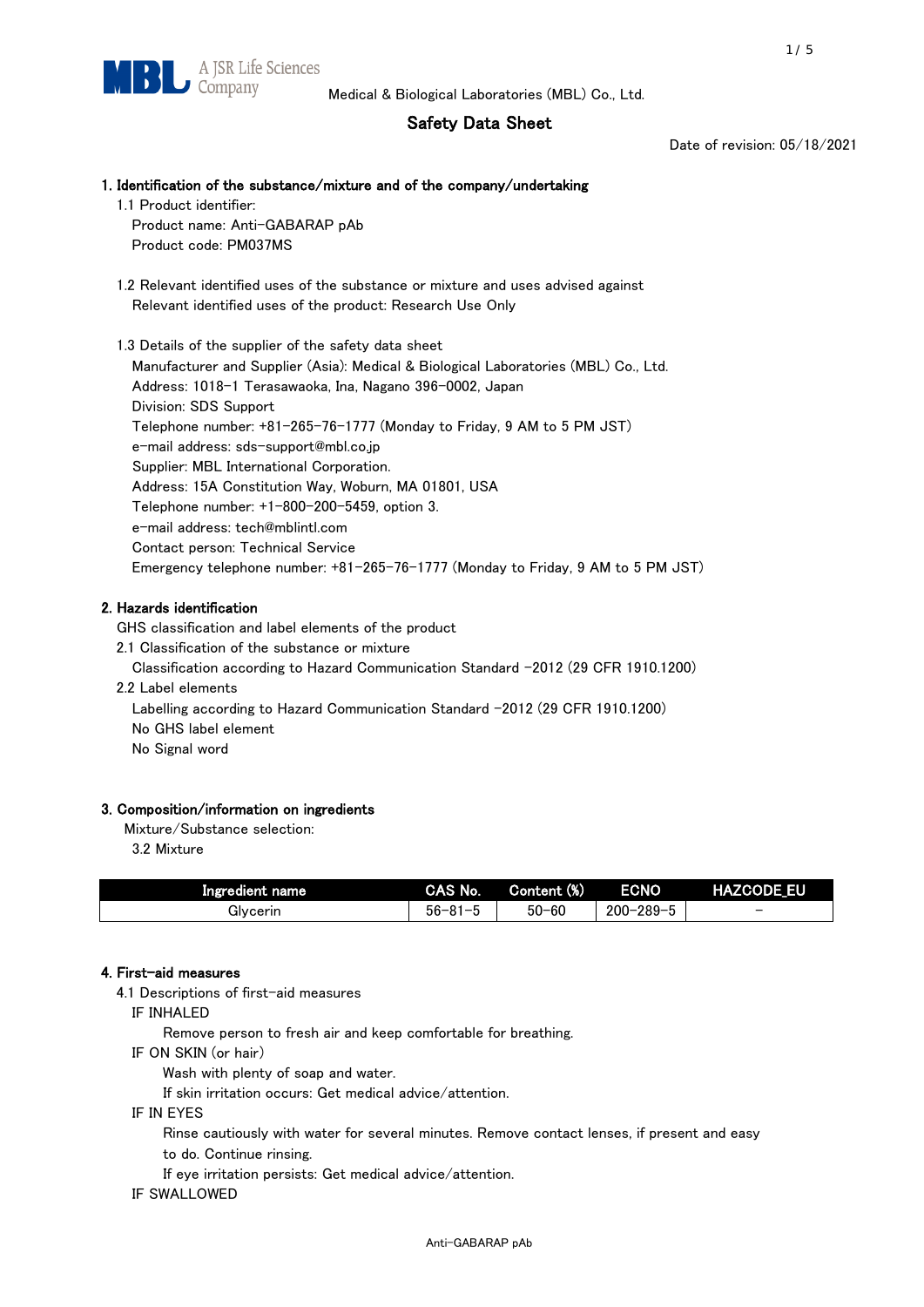Rinse mouth.

#### 5. Fire-fighting measures

#### 5.1 Extinguishing media

Suitable extinguishing media

Use appropriate extinguishing media suitable for surrounding facilities.

Unsuitable extinguishing media

Unsuitable extinguishing media data is not available.

5.2 Specific hazards arising from the substance or mixture

Specific hazards arising from the substance or mixture is not available.

5.3 Advice for firefighters

Specific fire-fighting measures

Evacuate non-essential personnel to safe area.

#### 6. Accidental release measures

 6.1 Personnel precautions, protective equipment and emergency procedures Wear proper protective equipment.

6.2 Environmental precautions

Prevent spills from entering sewers, watercourses or low areas.

6.3 Methods and materials for containment and cleaning up

 Absorb spill with inert material (dry sand, earth, et al), then place in a chemical waste container.

6.4 Reference to other sections

Refer to section 13

#### 7. Handling and storage

 7.1 Precautions for safe handling Preventive measures (Safety treatments) Avoid contact with skin. Avoid contact with eyes. Safety measures data is not available. Any incompatibilities data is not available. Advice on general occupational hygiene Do not get in eyes, on skin, or on clothing. Do not eat, drink or smoke when using this product. Wash hands thoroughly after handling. 7.2 Storage Conditions for safe storage Keep container tightly closed.

Keep cool. Protect from sunlight.

Container and packaging materials for safe handling data is not available.

7.3 Specific end use(s)

Research use only.

#### 8. Exposure controls/personal protection

 8.1 Control parameters Adopted value Adopted value in ACGIH is not available. OSHA-PEL (Glycerin)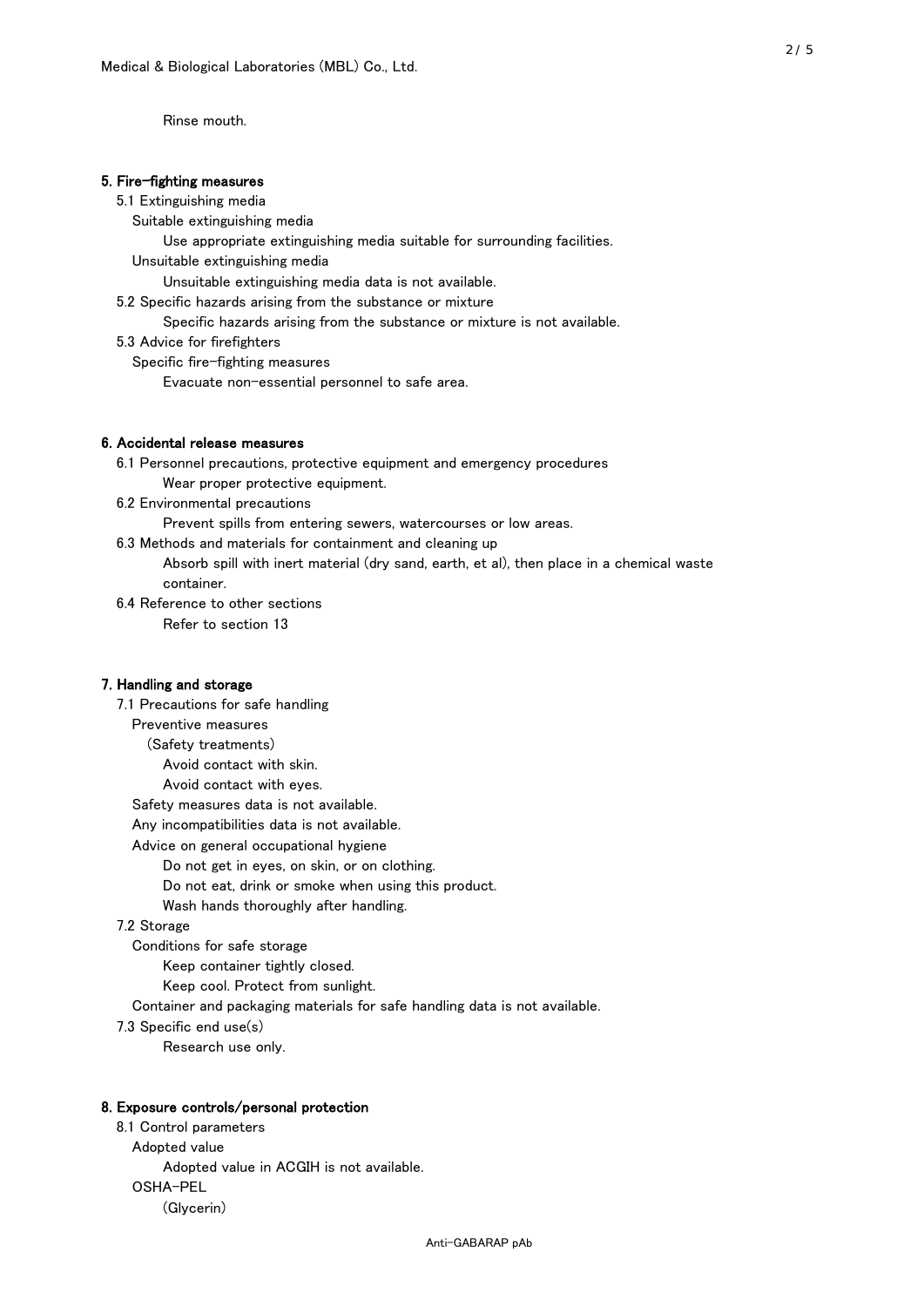TWA: 15mg/m3 (Total dust) TWA: 5mg/m3 (Respirable fraction) NIOSH-REL (Glycerin) See Appendix D 8.2 Exposure controls Appropriate engineering controls Do not use in areas without adequate ventilation. Washing facilities should be available. Individual protection measures Hand protection Wear protective gloves. Eye protection Wear eye/face protection. Skin and body protection Wear protective clothing.

#### 9. Physical and Chemical Properties

 9.1 Information on basic physical and chemical properties Physical state: Liquid Color: Colorless Odor data is not available. Melting point/Freezing point data is not available. Boiling point or initial boiling point data is not available. Flammability (gases, liquids and solids) data is not available. Lower and upper explosion limit/flammability limit data is not available. Flash point data is not available. Auto-ignition temperature data is not available. Decomposition temperature data is not available. pH: Neutral Kinematic viscosity data is not available. Solubility: Water solubility: miscible Solubility in solvent data is not available. n-Octanol/water partition coefficient data is not available. Vapor pressure data is not available. Density and/or relative density data is not available. Oxidising properties data is not available. No Particle characteristics data is not available. 9.2 Other information Other information is not available. 10. Stability and Reactivity 10.1 Reactivity Reactivity data is not available. 10.2 Chemical stability Stable under normal storage/handling conditions. 10.3 Possibility of hazardous reactions

Possibility of hazardous reactions data is not available.

10.4 Conditions to avoid

Conditions to avoid data is not available.

10.5 Incompatible materials

Incompatible materials data is not available.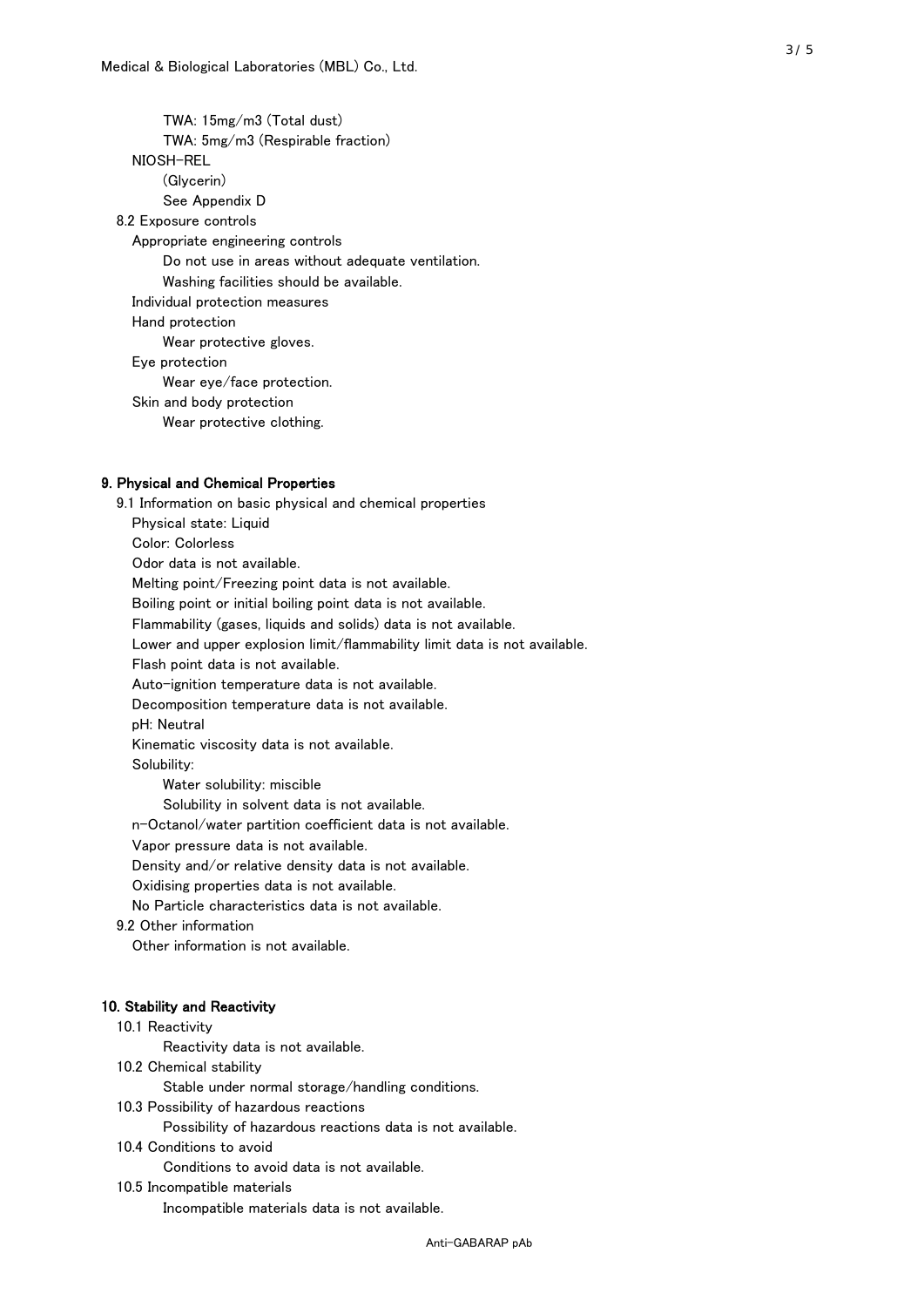10.6 Hazardous decomposition products Hazardous decomposition products data is not available.

#### 11. Toxicological Information

 11.1 Information on toxicological effects Acute toxicity data is not available. Irritant properties Skin corrosion/irritation data is not available. Serious eye damage/irritation data is not available. Allergenic and sensitizing effects data is not available. Mutagenic effects data is not available. Carcinogenic effects data is not available. Teratogenic effects data is not available. Reproductive toxicity data is not available. STOT

STOT-single exposure data is not available.

STOT-repeated exposure data is not available.

Aspiration hazard data is not available.

#### 12. Ecological Information

12.1 Ecotoxicity

Ecotoxicity data is not available.

Water solubility

(Glycerin)

miscible (ICSC, 2006)

12.2 Persistence and degradability

Persistence and degradability data is not available.

12.3 Bioaccumulative potential

(Glycerin)

log Pow=-1.76 (ICSC, 2006)

12.4 Mobility in soil

Mobility in soil data is not available.

12.7 Other adverse effects

Ozone depleting chemical data is not available.

#### 13. Disposal considerations

 Description of waste residues and information on their safe handling and methods of disposal, including the disposal of any contaminated packaging

13.1 Waste treatment methods

Dispose of contents/container in accordance with local/national regulation.

Contaminated packing

Dispose of container after using the contents completely.

#### 14. Transport Information

 UN No., UN CLASS 14.1 UN No. or ID No.: Not applicable Not applicable to IMDG Code Not applicable to IATA Dangerous Goods Regulations

 14.5 Environmental hazards MARPOL Annex III - Prevention of pollution by harmful substances Marine pollutants (yes/no): no